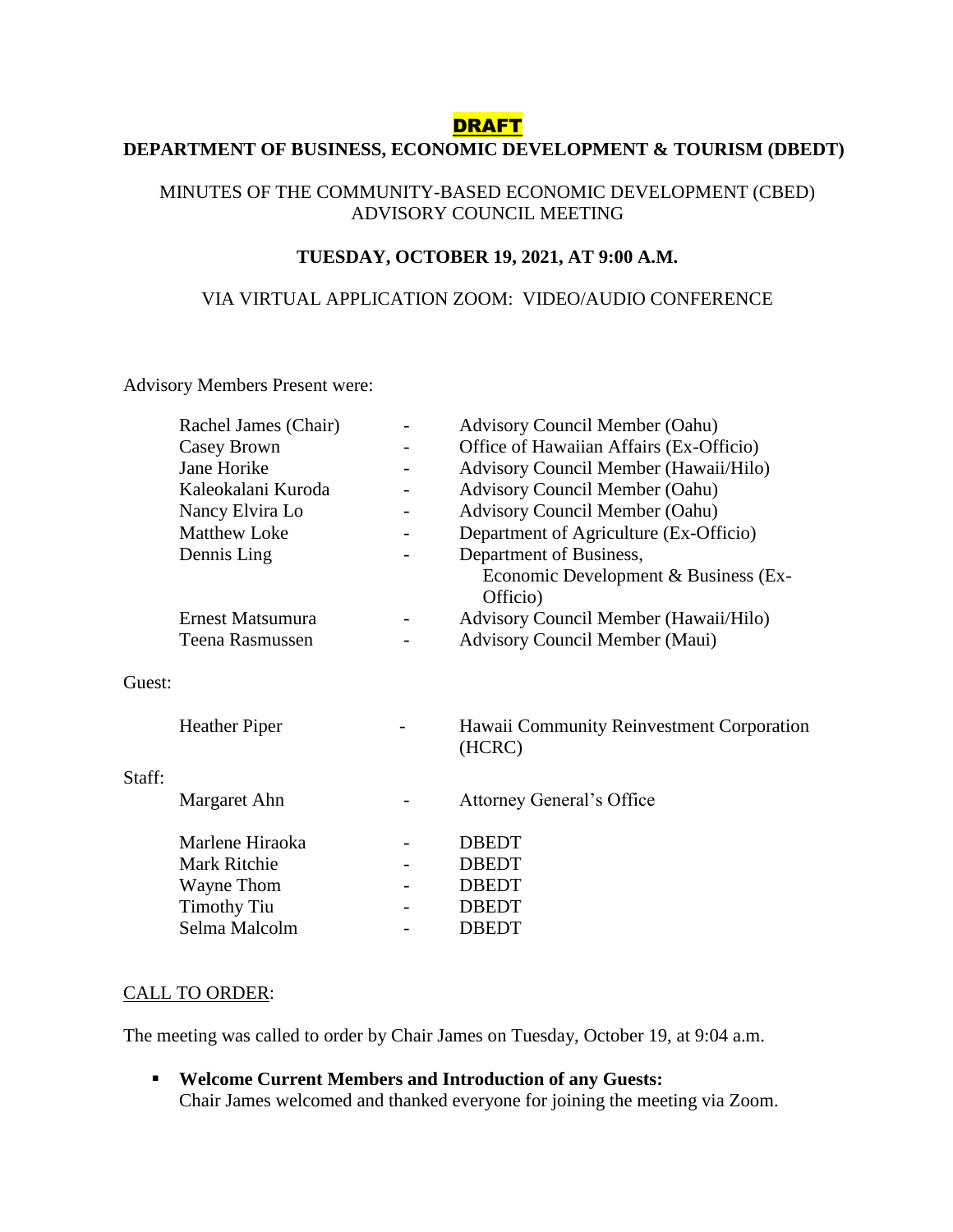She then asked that they introduce themselves and to also state if they were alone at their respective meeting sites, per the Governor's Proclamation.

### APPROVAL MAY 27, 2021, MEETING MINUTES:

Chair James requested a motion to approve the Minutes of Thursday, May 27, 2021, with minor modifications. Motion to approve the Minutes with minor modifications was made by Mr. Ling and seconded by Ms. Horike.

Roll call vote was requested and the following Council members approved the motion: Ms. Horike, Chair James, Mr. Kuroda, Mr. Ling, Ms. Lo, Mr. Loke, Mr. Matsumura, Mr. Brown and Ms. Rasmussen.

The motion was unanimously approved.

#### **NEW BUSINESS:**

### **1. Approval of DBEDT/CBED Loan of \$50,000 to Re-Use Hawaii for Working Capital and Equipment:**

Ms. Heather Piper, Executive Director of the Hawaii Community Reinvestment Corporation (HCRC) reported on a loan request from Re-Use Hawaii to be used for working capital and equipment. It is a participation / co-lending partnership loan between HCRC and DBEDT/CBED for a total amount of \$100,000. Ms. Piper stated that Re-Use Hawaii is a local non-profit organization that reduces waste and provides the community with affordable building material resource. The organization was able to stay open during COVID-19 because they were considered essential service. Both the construction side and retail side of the business are doing hardware retail and have seen a tremendous increase in both lines of business, particularly in their resale of lumber and other materials.

Ms. Piper indicated that the loan will be secured by the UCC (Junior) Blanket Security Interest of Business Assets of Re-Use Hawaii.

Mr. Ritchie stated that DBEDT/CBED would be doing the same type of deal with HCRC like the Department of Agriculture where HCRC would be servicing the loan for DBEDT in exchange for certain administrative fees.

Mr. Brown stated that he is very familiar with Re-Use Hawaii. Their Oahu headquarters are located in Kakaako on Keawe Street. Also, that Re-Use Hawaii leases the facility from the Office of Hawaiian Affairs (OHA) and their lease expires in June 2022 with an option to extend and they are planning to accept an extension. Mr. Brown noted that Re-Use Hawaii is a great company, very environmentally oriented, provides job creation and financially healthy and that their Kakaako location is perfect for them.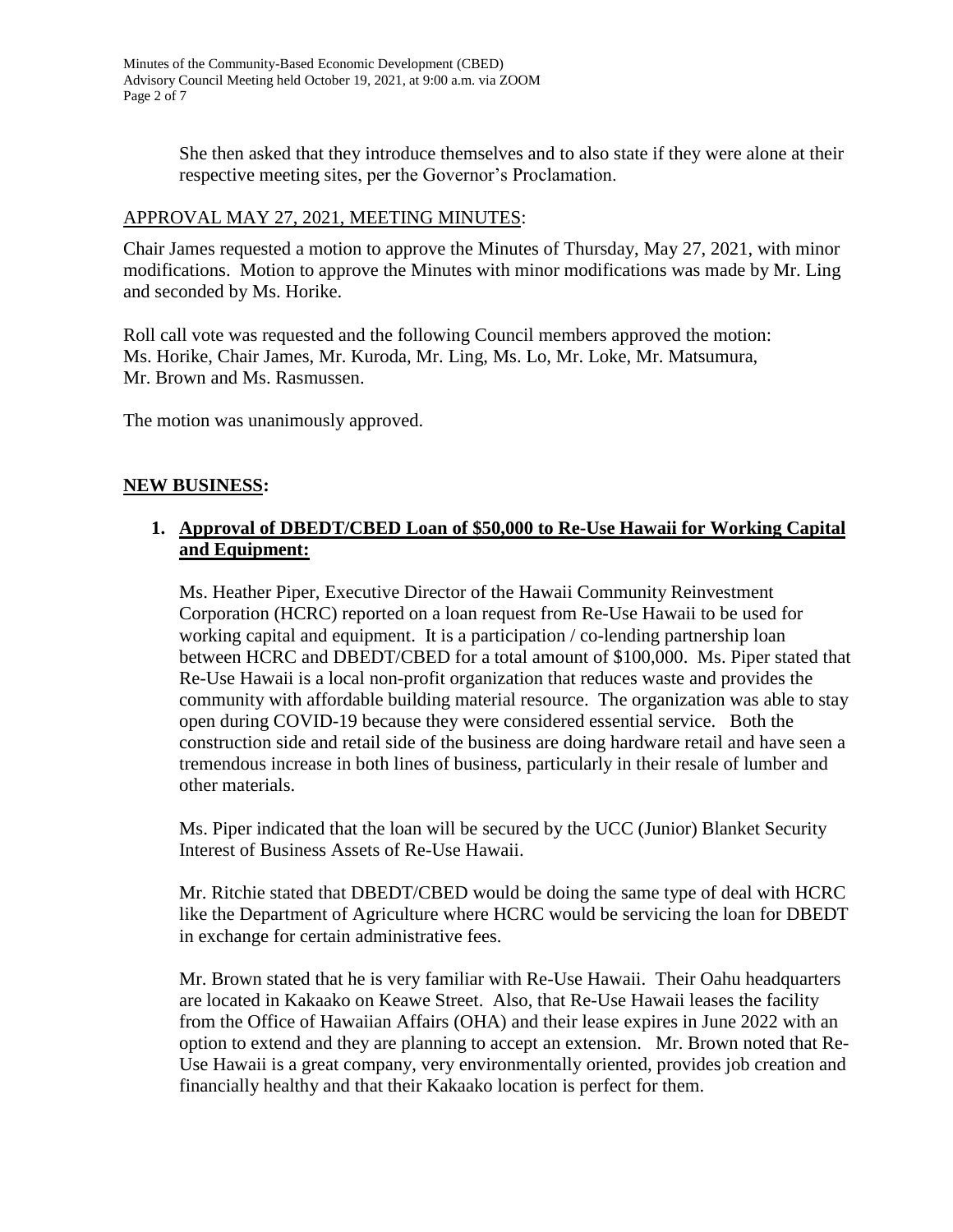Ms. Rasmussen asked Mr. Brown if Re-Use Hawaii has adequate space to grow their business at the lot they are occupying at the Kakaako location.

Mr. Brown said that lot is perfect for their operation and it might be over two acres which he would confirm. Also, that he has not seen them wanting to move nor having any growth issue.

Mr. Ritchie noted that he looked at their website, and they are recruiting for 4 new positions which is workforce development, and it would allow DBEDT to receive credit from the EDA because a part of their economic measures is growing jobs.

During discussion, Ms. Piper indicated that Re-Use Hawaii expanded its workforce development program in 2020 for vocational and deconstruction training. They had about 21 participants in the program, some were hired as trainees while others were hired on a permanent basis. Ms. Piper stated that Re-Use Hawaii has two primary lines of business programs that account for 96% of their operating revenue and that Re-Use Hawaii is a contractor for various deconstruction projects. Once the building is disassembled, they would salvage the materials for reuse, which conserves resources and energy, reduces waste, creates jobs and transforms waste into resources. They have done various deconstruction projects for hotels, residential, and commercial buildings. They also have a special contract with the Local 368 union, that allows them to work as a subcontractor on union projects and using union workers and paying the union wages and dues.

Mr. Brown indicated that Re-Use Hawaii is a very good community-based business and he agreed with Ms. Piper's comments.

The loan will be used to purchase equipment.

Chair James thanked Ms. Piper for her presentation then inquired if there was a motion to approve co-lending with Hawaii Community Reinvestment Corporation's loan amount of \$50,000 and DBEDT-CBED loan of \$50,000 to Re-Use Hawaii.

Motion was made by Ms. Rasmussen and seconded by Mr. Ling to approve the CBED Loan of \$50,000 to Re-Use Hawaii to be used to purchase equipment.

Roll call vote was requested, and the following Council members approved the motion: Ms. Horike, Mr. Kuroda, Mr. Ling, Ms. Lo, Mr. Loke, Mr. Matsumura, and Ms. Rasmussen. Chair James and Mr. Brown recused themselves from the vote.

The motion was approved.

### **2. Approval of Technical Assistance Grant of up to \$10,000**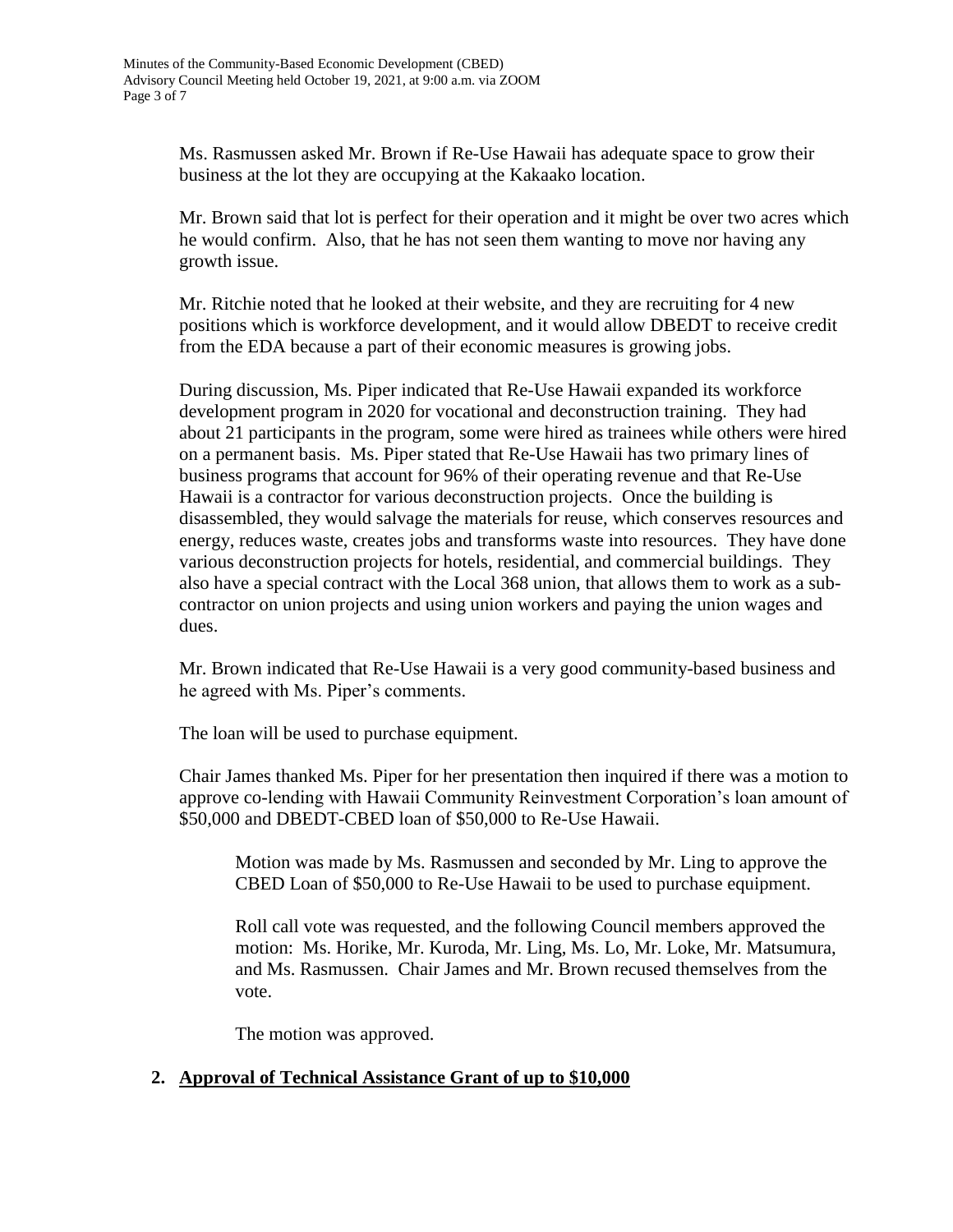Mr. Ritchie requested the Council's approval of a technical assistance grant of up to \$10,000 to assist businesses that have completed the CBED loan interest form but require additional assistance in preparing their loan documents for the underwriting process.

Mr. Ritchie explained that DBEDT posted a CBED loan interest form on its website which was not a prequalification form, but rather a form meant to determine if companies would be appropriate for a CBED loan. But he realized that most of the companies are not ready to start the underwriting process so there is an intermediary step needed to assist promising companies with preparation for the underwriting process. Mr. Ritchie explained that CBED would likely issue small contracts to assist companies on an as needed basis.

Ms. Rasmussen was concerned if those companies would be good candidates for loans since they were in so much disarray.

Chair James then stated that sometimes with small businesses, the majority of their time is spent doing the work of their business, so they don't always have the time to refine their administrative structure. refined.

Chair James inquired if there was a motion to approve the technical assistance grant of \$10,000 to assist businesses that have completed a CBED loan interest form but require further assistance before underwriting can be done.

Motion was made by Mr. Kuroda and seconded by Mr. Mr. Matsumura to approve the Technical Assistance Grant of \$10,000.

Roll call vote was requested, and the following Council members approved the motion: Chair James, Ms . Horike, Mr. Kuroda, Mr. Ling, Ms. Lo, Mr. Loke, Mr. Matsumura, Mr. Brown and Ms. Rasmussen.

The motion was unanimously approved.

At this point, Ms. Piper left the meeting.

### **3. Approval of Technical Assistance grant of \$5000:**

Mr. Ritchie requested the Council's approval of a technical assistance grant of \$5000 to provide booth space and trade show training for the West Oahu companies that will be first time exhibitors at the Made in Hawaii Festival in collaboration with the Institute for Native Pacific Education and Culture (INPEACE), located on the Waianae Coast.

Mr. Ritchie stated that INPEACE has been working with 40-50 home-based businesses and some of their products are in now in stores. Also, that INPEACE will be taking five of its best companies to take to the trade show. The trade show will be held at the Ala Moana Center in November 2021. Mr. Ritchie advised that the grant is to provide booth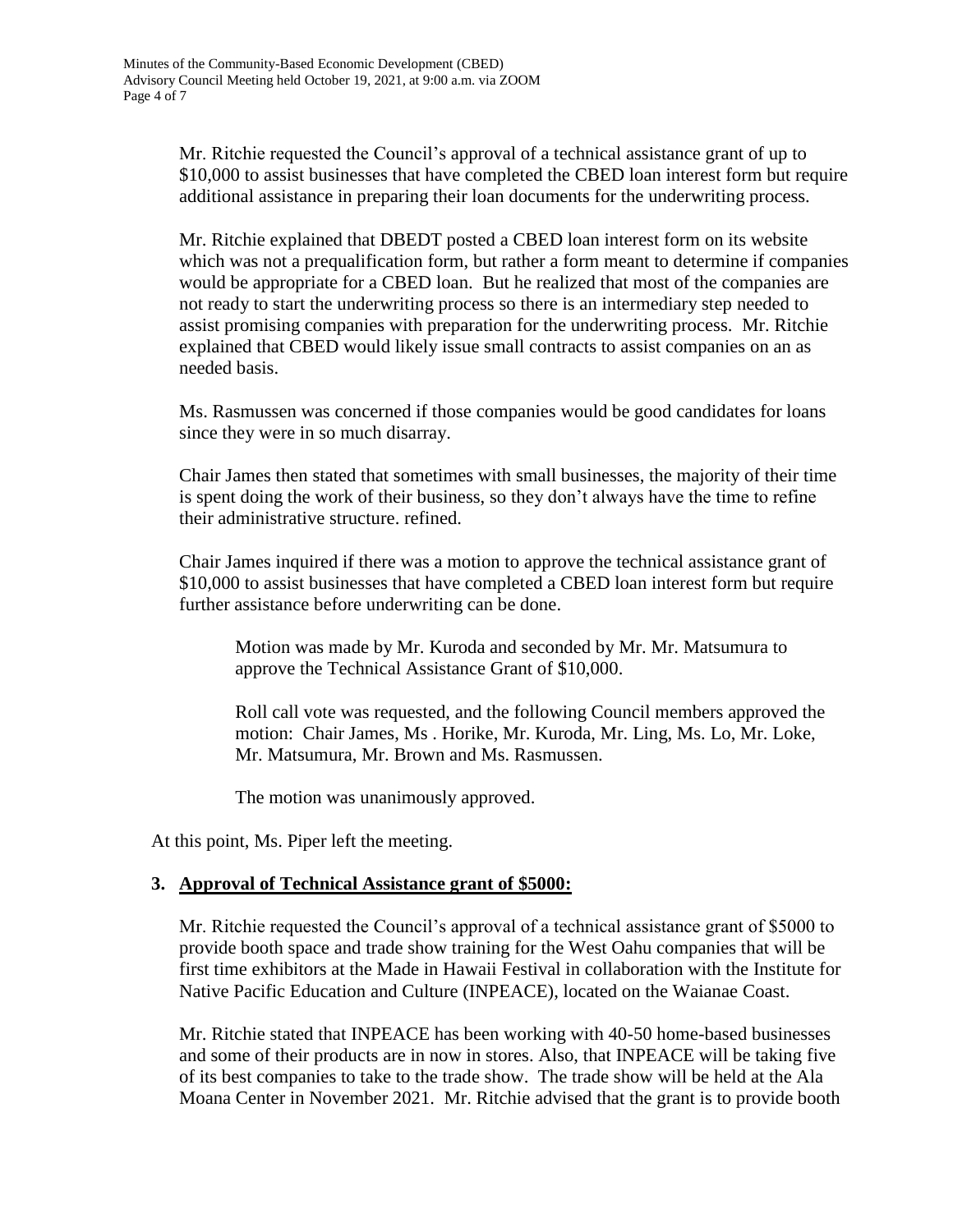space and training, and training was offered last week via Zoom and it was opened up to other Made in Hawaii Festival companies.

Mr. Ritchie explained that administratively, DBEDT/CBED would transfer \$5000 from our CBED program to Innovate Hawaii/HTDC and have our CBED INPEACE group go in the trade show with them. He noted that DBEDT has been trying to work with different groups on the Waianae Coast and DBEDT is making some progress trying to grow other companies on that part of the island.

Ms. Rasmussen asked if this technical assistance grant of \$5000 will be coming from the same fund as the last grant we approved for \$10,000. Mr. Ritchie responded in the negative and stated that this is separate and specifically earmarked for the Made in Hawaii Festival. Mr. Ritchie noted that loans are tied to our revolving loan fund account where we use the EDA money with a CBED match. He explained that we have a separate broader CBED account which can be used for three things that we offer technical assistance, grants, and loans.

Mr. Matsumura noted that the \$5000 is a small amount of money for the Waianae Coast and that he was wondering if the businesses are ready to sell products or services. Mr. Ritchie responded in the affirmative and noted that that is what got DBEDT interested and DBEDT would really like to work more with Waianae Coast and West Oahu in the future.

Chair James inquired if there was a motion to approve the technical assistance grant to assist with booth space and trade show training for West Oahu companies.

Motion was made by Ms. Rasmussen and seconded by Ms. Horike to approve the Technical Assistance Grant of \$5000.

Roll call vote was requested, and the following Council members approved the motion: Chair James, Ms. Horike, Mr. Kuroda, Mr. Ling, Ms. Lo, Mr. Loke, Mr. Matsumura, Mr. Brown and Ms. Rasmussen.

The motion was unanimously approved.

### **IV. OLD BUSINESS:**

Mr. Ritchie noted that due to time constraints, items 1, 4 and 5 under "Old Business" will be discussed in more detail at our next council meeting.

#### **Report on Balance and Status of Current Non-EDA Funded Loans:**

Mr. Thom gave a status report on the following CBED Non-EDA Funded loans: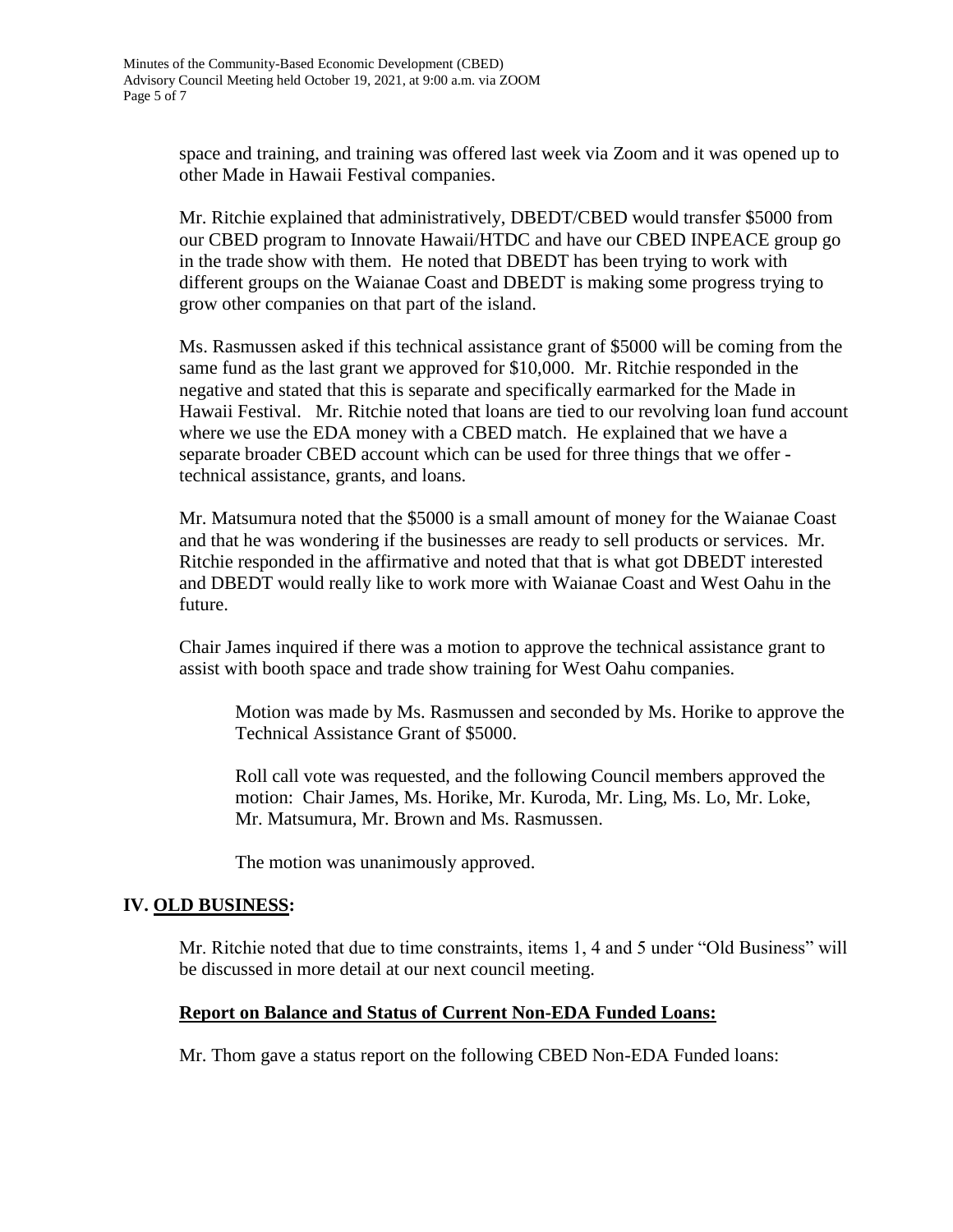- **Chanthabouasith, Sing** loan of \$50,000 (with our co-lending partner, the Department of Agriculture (DOA) and DBEDT was paid in full. (DOA - \$25,000 and DBEDT - \$25,000)
- **Luangrath, Ounheuane** loan was paid in full during the last fiscal year, ended 6/30/2021.
- **Chandara, Khammouane** is in default and the Department of Agriculture is pursuing it with the Attorney General's Office.
- **Kohala Meats & Deli, LLC** beginning balance on July 1, 2020 was \$14,006.66 and as of June 30, 2021, the balance is \$10,927.01. The loan payments are being made on a regular basis.
- **Hawaiian Agricultural Products, LLC** received a loan of \$60,000 in 2021 in conjunction with the Department of Agriculture – they have been paying regular basis.

\$15,557.46 was paid back in principal and DBEDT/CBED paid a total of \$1,522.66 in administrative fees.

# **Status Report on Loan Escrow of Oahu Community Recycling (OCR) Inc., dba Small Kine Farm:**

Mr. Ritchie reported that at the last meeting, the Council approved a loan with our colending partner, the Hawaii Department of Agriculture (HDOA) for \$780,000 and the DBEDT/CBED loan amount was \$50,000 to Oahu Community Recycling, Inc., (OCR), dba Small Kine Farm. The HDOA portion of the loan was for the purchase of the farm parcel leased from the Plant Research Corporation and CBED's portion was for the purchase and retrofitting of two shipping containers to be used to expand mushroom production by 30%. Mr. Ritchie stated that DBEDT/CBED received the 'drawdown' from the EDA but because the HDOA portion of the loan was for the purchase of farmland, and there has been some title issues with the current landowner, the HDOA portion of the loan is still in Escrow, and the DBEDT/CBED portion of the loan has not been issued to the lender yet.

# PUBLIC TESTAMONY:

Chair James invited the public to offer testimony but there was none.

### NEXT MEETING:

Chair James suggested consideration of a regular meeting schedule for the CBED Advisory Council. Mr. Ritchie agreed such a meeting schedule could be helpful in assuring quorum and